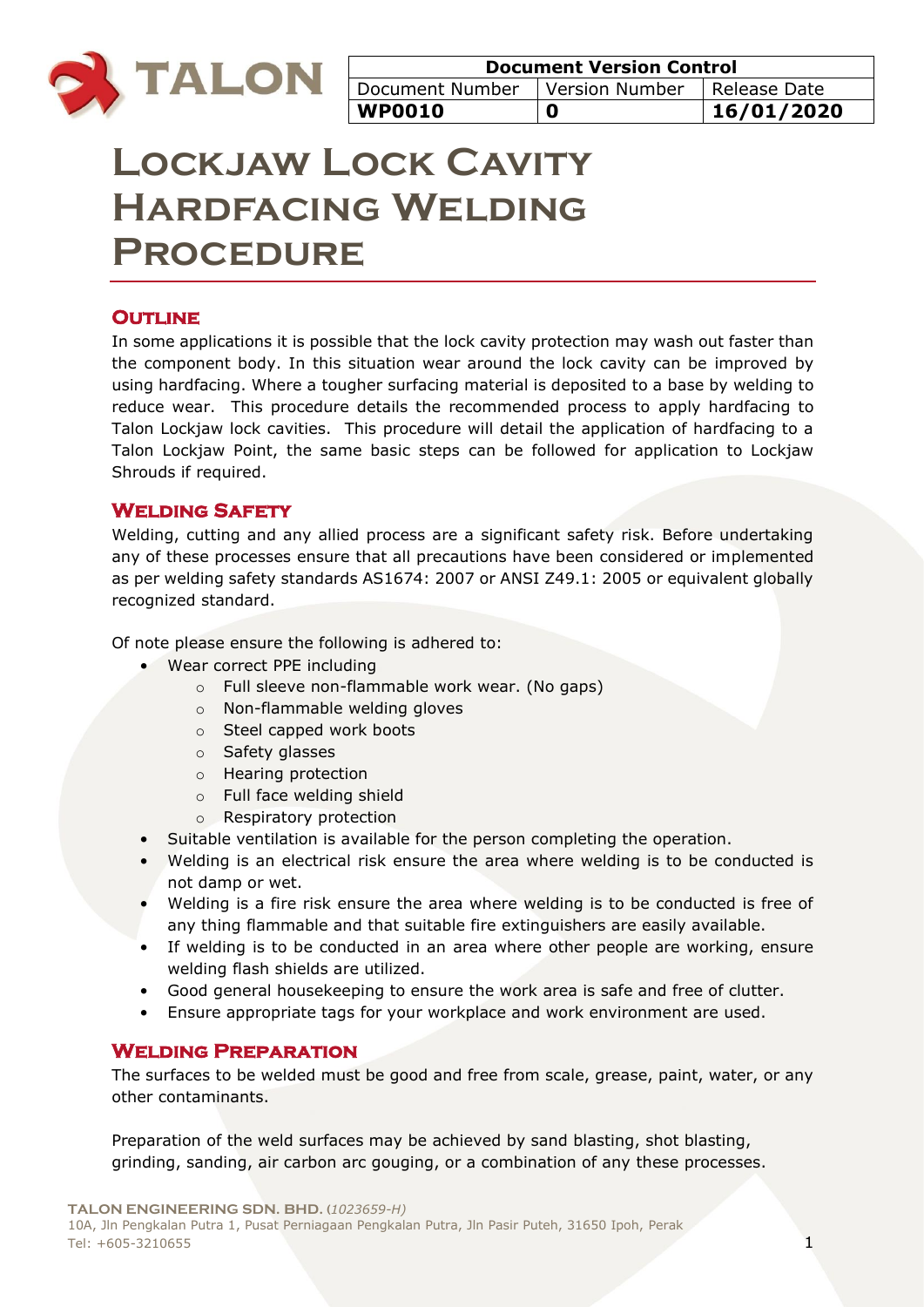

| <b>Document Version Control</b> |                |                |
|---------------------------------|----------------|----------------|
| Document Number                 | Version Number | I Release Date |
| <b>WP0010</b>                   | O              | 16/01/2020     |

Should the air carbon arc gouging process be used, finish the surface by grinding to remove all carbon slag.

# **Welding Process**

Hardfacing may be completed by any of the following processes:

- Shielded metal arc welding (SMAW)
- Gas Metal Arc Welding (GMAW)
- Flux-cored Arc Welding (FCAW)
- Others

A combination of GMAW or FCAW can be utilised.

#### **Consumables**

| <b>IProcess</b> |         | Designation EN ISO 4063 Recommended Welding Wire/Rod |
|-----------------|---------|------------------------------------------------------|
| <b>SMAW</b>     | 111     |                                                      |
| <b>GMAW</b>     | 131/135 | Stoody 600                                           |
| <b>FCAW</b>     | 136/138 |                                                      |

For hardfacing layers, Stoody 600 wire is recommended for GMAW process. Most of the consumables for hardfacing do not have specific AWS classifications.

#### **Electrical Parameters**

For newest weld parameters please refer to packaging or product data sheets on each product. Please note the person completing the weld should consider their personal preferences, weld environment, and welding machine utilised to determine the optimal settings to complete the weld.

## **Thermal Treatment**

| <b>Material</b>                                | <b>Thickness</b>                             | Min Preheat<br><b>Temp</b> | <b>Max Interpass</b><br><b>Temp</b> |
|------------------------------------------------|----------------------------------------------|----------------------------|-------------------------------------|
| <b>Talon Castings</b>                          | All Weld-on Castings                         | 150°C / 300°F              | 260°C / 500°F                       |
| <b>ASTM A514 Steels</b>                        | Greater than 63mm / 2-1/2"   120 °C / 250 °F |                            | 260°C / 500°F                       |
| 400-450 BHN Abrasion<br><b>Resistant Steel</b> | Greater than 63mm / 2-1/2"   150 °C / 300 °F |                            | 260°C / 500°F                       |

Notes:

- If the ambient humidity is high and or the temperature is below  $4^{\circ}C / 40^{\circ}F$ , the tabulated thermal treatment temperature should be increased by 27°C / 80°F. At no time should any material type or thickness be welded when the temperature of the steel is at or below 4°C / 40°F.
- All material within 100mm / 4" of the weld zone must be within the specified temperature.

Cool weld slowly, for a minimum of 8 hours, utilising thermal blankets. Do not allow drafts or cool ambient temperatures to cool the parts or assembly. Cool down rate should not exceed 55°C / 130°F, per hour.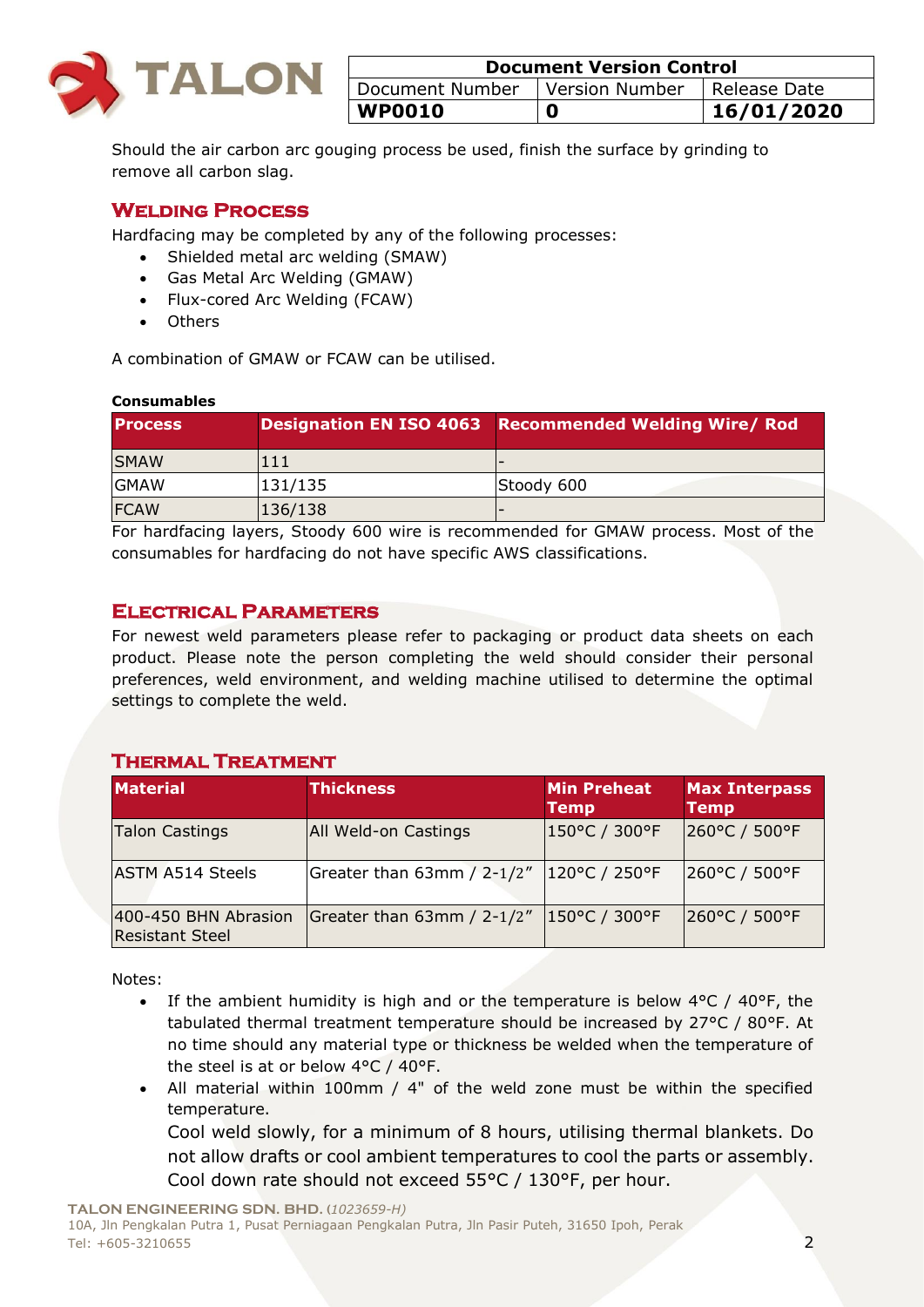

| <b>Document Version Control</b>  |  |              |
|----------------------------------|--|--------------|
| Document Number   Version Number |  | Release Date |
| <b>WP0010</b>                    |  | 16/01/2020   |

#### **Welding Sequence**

Talon Lockjaw products come supplied with a Lock installed in the lock engagement area. As such to preserve the parts integrity the lock must be removed prior to any heating or welding processes. Store the locks in a safe location so that they can be reinstalled after the component has cooled below 80°C (176°F).



Prepare the part surface that need to be welded according to the Welding Preparation section in this document. This helps eliminate porosity.

Preheat the Talon Points to 150°C / 300°F as specified in the Thermal Treatment section of this document before doing any hardfacing process. This helps to reduce the amount of thermal shock the part experiences during the process.

Hardfacing is to be applied around the lock cavity protection area to increase the resistance to abrasive wear.



Begin the first weld bead at lowest point. After each revolution, continue to stack up weld beads until the whole lock cavity protection is completely welded. The weld sequences and direction is demonstrated in the figure below. For best result, it is recommended that each layer of hardfacing be cleaned using needle gun or wire brush. It's not necessary however to remove all the slag.